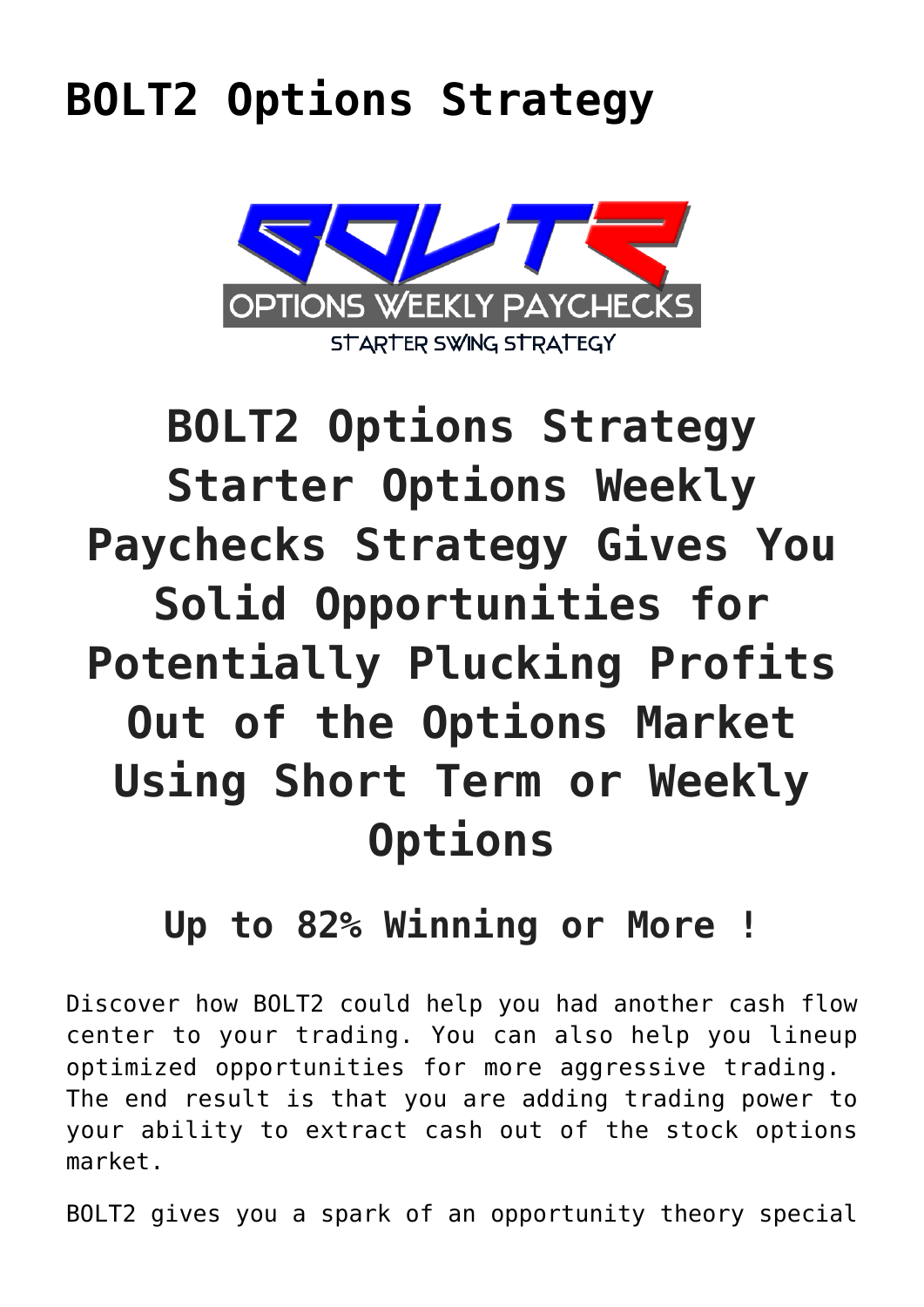train set up that we had used for years. It is yours now when you purchase the BOLT2 trading strategy course. Come to think of it it's really incredible that you can simply purchase A strategy that you can use over and over for life for such a small fee…

Take advantage of the opportunity while you have it.

#### **Features**

- Get a plan for staring trading right away
- Learn fundamental micro swing trading
- Learn how to trade short term options smartly
- Discover how to line up the best micro swing burst moves
- Learn how to trade with the trend where the trend is indeed your friend

### **Benefits of Using BOLT2 Precision Micro Swing Trading Strategy**

- Hone in for the "kill" in hit some big micro swing moves with short term weekly options.
- Have a away to cash flow short term options with micro swing opportunities (1 to 2 day price bursts)
- Successful trades products quick profits
- Use as a strategy so you can trade whenever you want on any stock you want optimizing for best trades
- Have a plan that can help keep you away from bad trading ideas and put you into only good trading ideas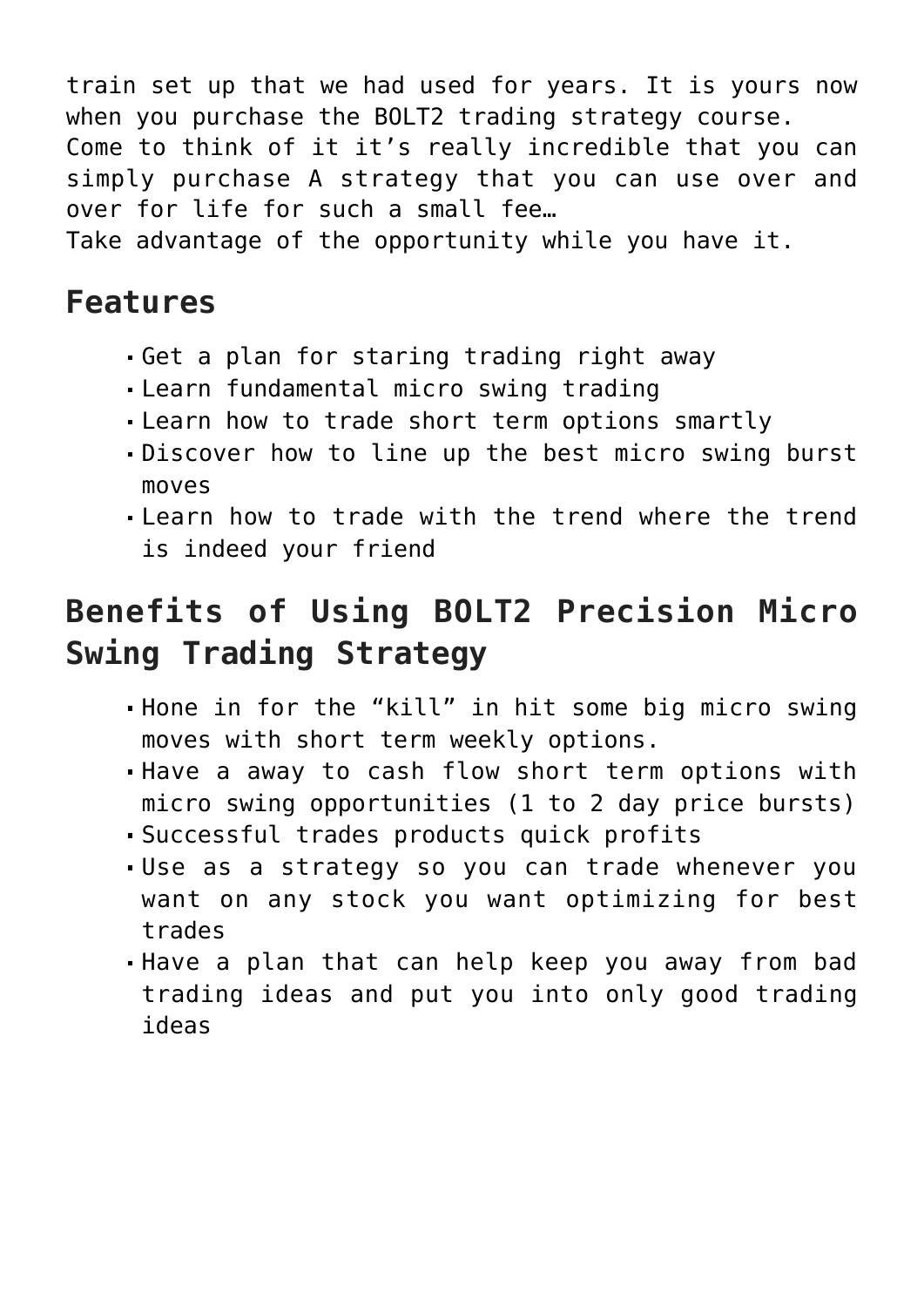

#### **Performance of BOLT2 Options Trading Strategy**

Here is 3 months sample performance. BOLT2 is a micro swing trading strategy which means we use intraday bars such as the 60 minute bar. Most trades are held overnight.

The performance sample below represents taking all the trade setups without picking and choosing to represent performance of the strategy. This is a strategy you can use to optimized for the best trades, target the best trades only. You can combine BOLT2 with other strategies to maximize potential profitability.

But as you can see BOLT2 options strategy is pretty dang good on its own.

| GOOGL  |
|--------|
| 6.2    |
| 16.3   |
| 15.4   |
| 3.1    |
| 11.4   |
| $-4.5$ |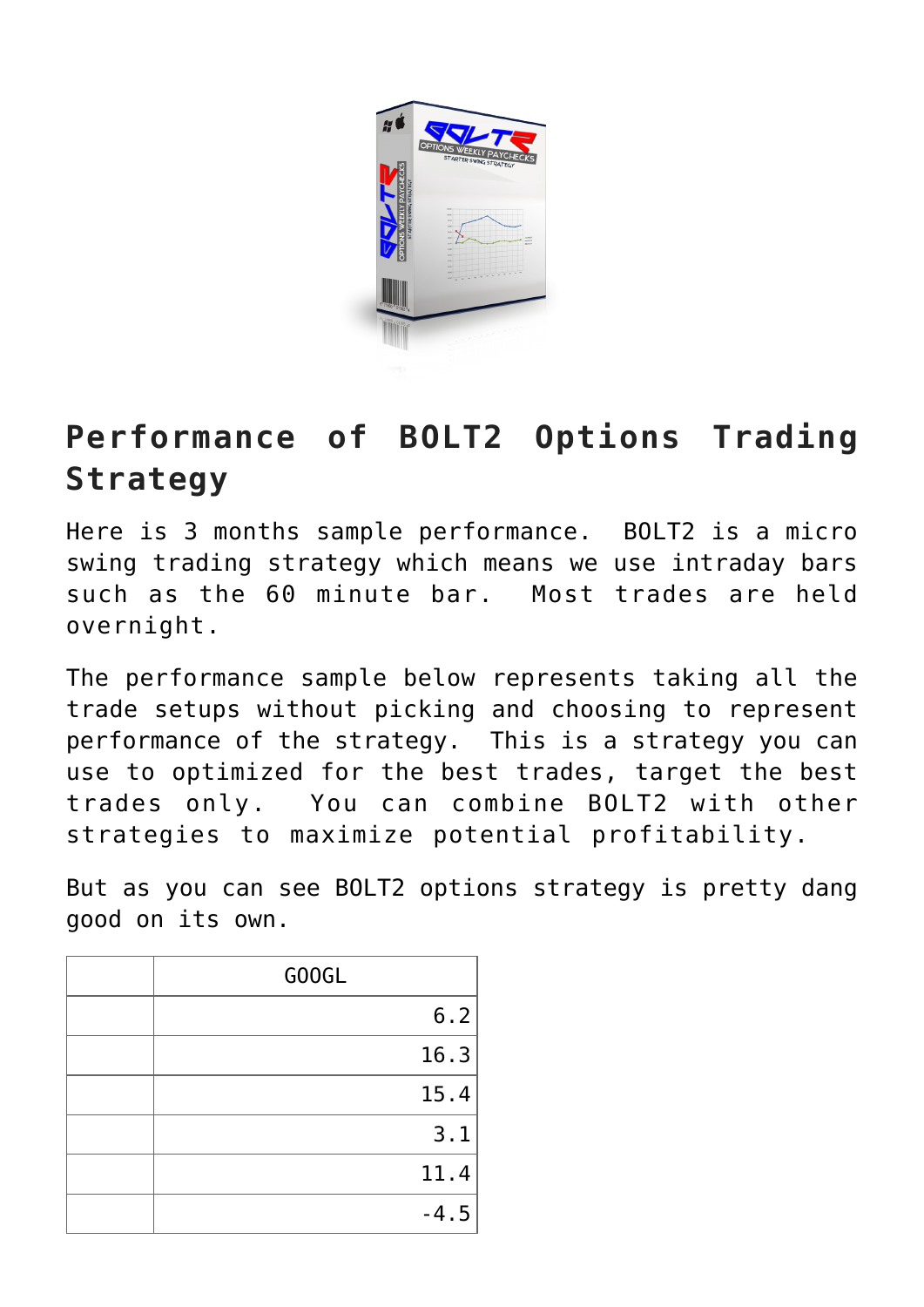| oct<br>end | 9.4                                                                                                             |
|------------|-----------------------------------------------------------------------------------------------------------------|
|            | 1.3                                                                                                             |
|            | 8.4                                                                                                             |
|            | 1.3                                                                                                             |
| nov<br>end | 2.6                                                                                                             |
|            | $-5.4$                                                                                                          |
|            | 1.4                                                                                                             |
|            | $-4.8$                                                                                                          |
|            | 3.7                                                                                                             |
|            | 32.8                                                                                                            |
| dec<br>end | 23.6                                                                                                            |
|            | 122.2 Total Stock<br>Points~Approximately 53<br>options points which<br>equates to \$53,000 on 10<br>contracts. |

Think about the results for a minute. Results above are only for three months! So if you traded and had similar results for the whole year that could equate to 488 points off the stock annualized. For options points that could equate roughly to 212 options points which would equate to \$212,000 on 10 contracts or \$21,200 on one contract.– Not bad for some spare time effort.

We focused on Google since we like trading the strategy with Google and through three months strategy was able to produce approximately 53 options points and 122 stock points. Now only three months! If the strategy continues to perform the rest of the year look out! You'll see that you have a really good opportunity to pick up an excellent trading strategy that you can use